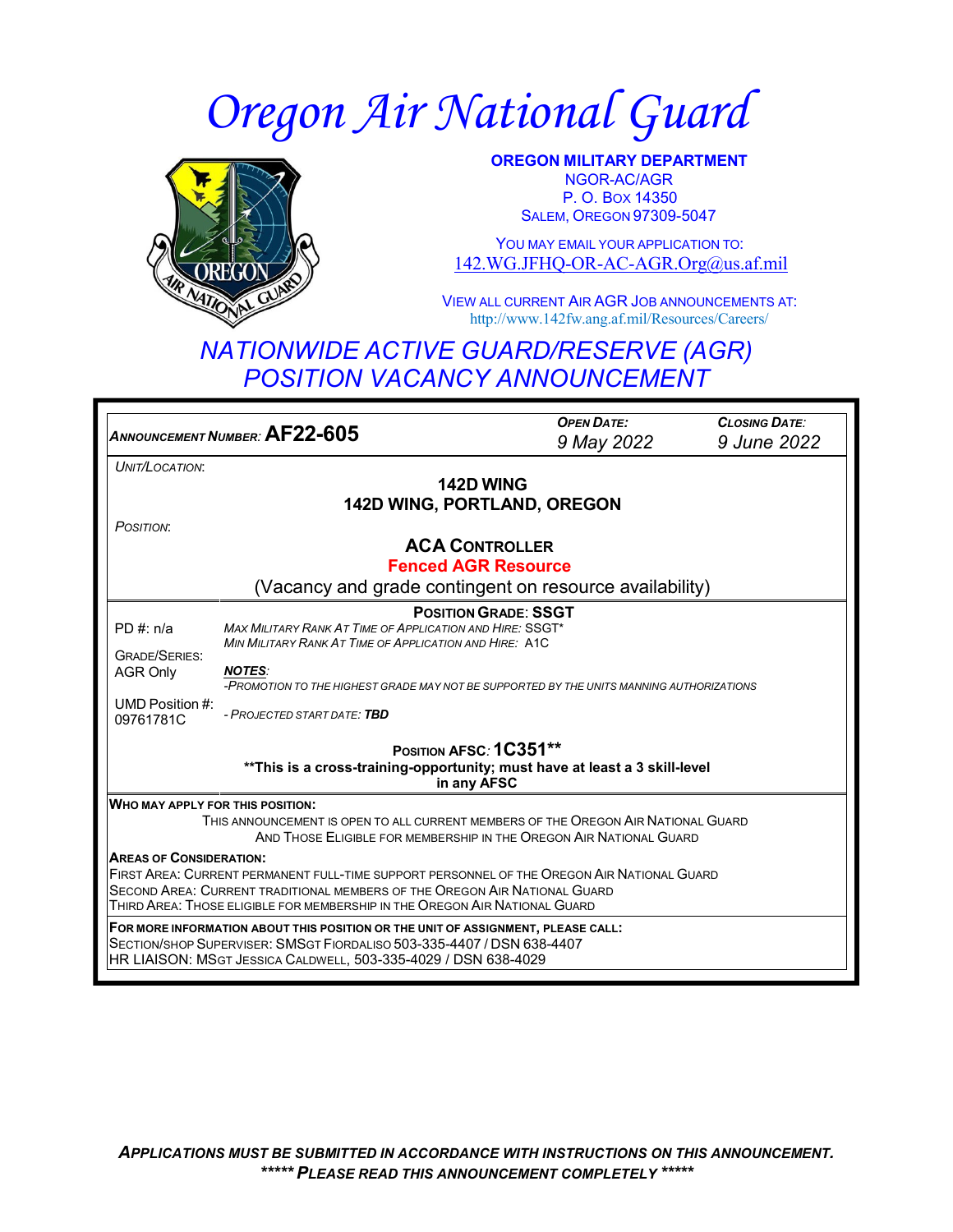## **DESCRIPTION OF DUTIES**

1. Performs C2 actions to support Homeland Security, National Defense, and Air Force operations. Provides C2 of worldwide nuclear and conventional forces supporting Emergency Plans, Operations Orders, and Operations Plans. Facilitates C2 in support of the Installation Emergency Management (EM) Program. Coordinates actions to ensure prompt response during EM operations including immediate mobilization of resources and participation of agencies and organizations. Receives, processes, and disseminates emergency action messages via voice and record copy systems. Encodes, decodes, and transmits and relays presidential decisions to execute and terminate nuclear and conventional force operations. Relays C2 instructions for diversion, recall, evacuation, recovery, and reconstitution of forces. Coordinates and executes search and rescue activities. Coordinates with other agencies and organizations during planning, executing, and evaluation phases of C2 operations. Initiates, receives, and takes action on alert messages. Flight follows and manages aerospace resources and monitors mission status to include aircraft, aircrew support, transportation, maintenance support, fleet services, and passenger and cargo support. Monitors aircraft movement and relays information to and from aircrews. Coordinates mission delays with installation and external agencies. Monitors status of launch and space assets. Monitors status and location of key personnel, such as group commanders and above, to facilitate immediate communications with higher headquarters when necessary. Ensures proper use and control of resources and classified material. Develops and evaluates C2 Operations processes. Performs self-assessments. Ensures operational readiness and adherence to standards. Recommends actions to correct C2 Operations procedural deficiencies. Maintains and disseminates local and worldwide current and forecasted weather to include watches, advisories and warnings to installation populace and aerospace resources. Ensures existing directives for executing and controlling assigned forces are understood and properly applied.

2. Prepares and submits operational, defense readiness, international treaty, and aerospace asset reports. Analyzes and disseminates information derived from operational and defense readiness reports. Establishes procedures for operational and defense readiness reporting to include developing procedures, maintaining databases, training personnel, and conducting staff assistance visits. Ensures reported data is current and accurate.

3. Operates and monitors voice, data, and alerting systems. Develops operating instructions directing CP and lateral agency C2 activities. Develops, maintains, and initiates quick reaction checklists supporting situations such as suspected or actual sabotage, nuclear incidents, natural disasters, aircraft accidents or incidents, evacuations, dispersal, and aerospace anomalies. Receives and disseminates time-critical information to and from the commander to internal and external agencies during daily operation, natural disasters and wartime and contingency operations to affect positive control of assigned forces and weapons systems. Coordinates actions to ensure prompt response during disaster operations (pre, trans, and post), including immediate activation and recall of all resources and participating agencies and organizations. Monitors actions to preserve life, minimize damage, and restore operations following natural disasters (trans and post), accidents, wartime attacks, and military operations other than war. Coordinates, directs, and monitors actions to allow continuation or restoration of vital functions and operations. Maintains operational status displays. Maintains proficiency in C2 systems and aircraft flight following and mission management systems such as, but not limited to, Unit Level/Command and Control (UL/UC2) Systems and Global Decision Support System (GDSS). Establishes manpower, communications, equipment, and facility requirements.

4. Maintains Communications Security (COMSEC) to include receiving, safeguarding, utilizing, inventorying, issuing and destroying COMSEC material. Maintains C2 Operations personnel, information, operations, computer, emission, industrial and physical security programs.

5. Performs administrative actions. Compiles and maintains entry authority list. Coordinates and provides input to installation support plans. Maintains directives and daily events log.

6. Other duties as assigned.

## **ELIGIBILITY REQUIREMENTS FOR ENTRY INTO THE AGR PROGRAM**

- Member must meet all eligibility criteria in ANGI 36-101, The Active Guard/Reserve Program.
- Must be a member or eligible to become a member of the Oregon Air National Guard.
- Member will be required to hold a compatible military assignment in the unit they are hired to support.
- $\triangleright$  Member's military grade will not exceed the maximum military duty grade authorized on the Unit Manning Document (UMD) for the position.
- $\triangleright$  Member must meet the physical qualifications outlined in AFI 48-123, Medical Examination and Standards, Attachment 2 before being placed on an AGR tour.
- $\triangleright$  Member must have retainability to complete the tour of military duty.
- Member must not be eligible for, or receiving a federal retirement annuity.
- Member must comply with standards outlined in AFI 36-2905, Fitness Program to be eligible for entry into the AGR program.
- $\triangleright$  Member must hold required AFSC or be eligible for retraining (if applicable) and meet all eligibility criteria in AFECD/AFOCD

#### *APPLICATIONS MUST BE SUBMITTED IN ACCORDANCE WITH INSTRUCTIONS ON THIS ANNOUNCEMENT. \*\*\*\*\* PLEASE READ THIS ANNOUNCEMENT COMPLETELY \*\*\*\*\**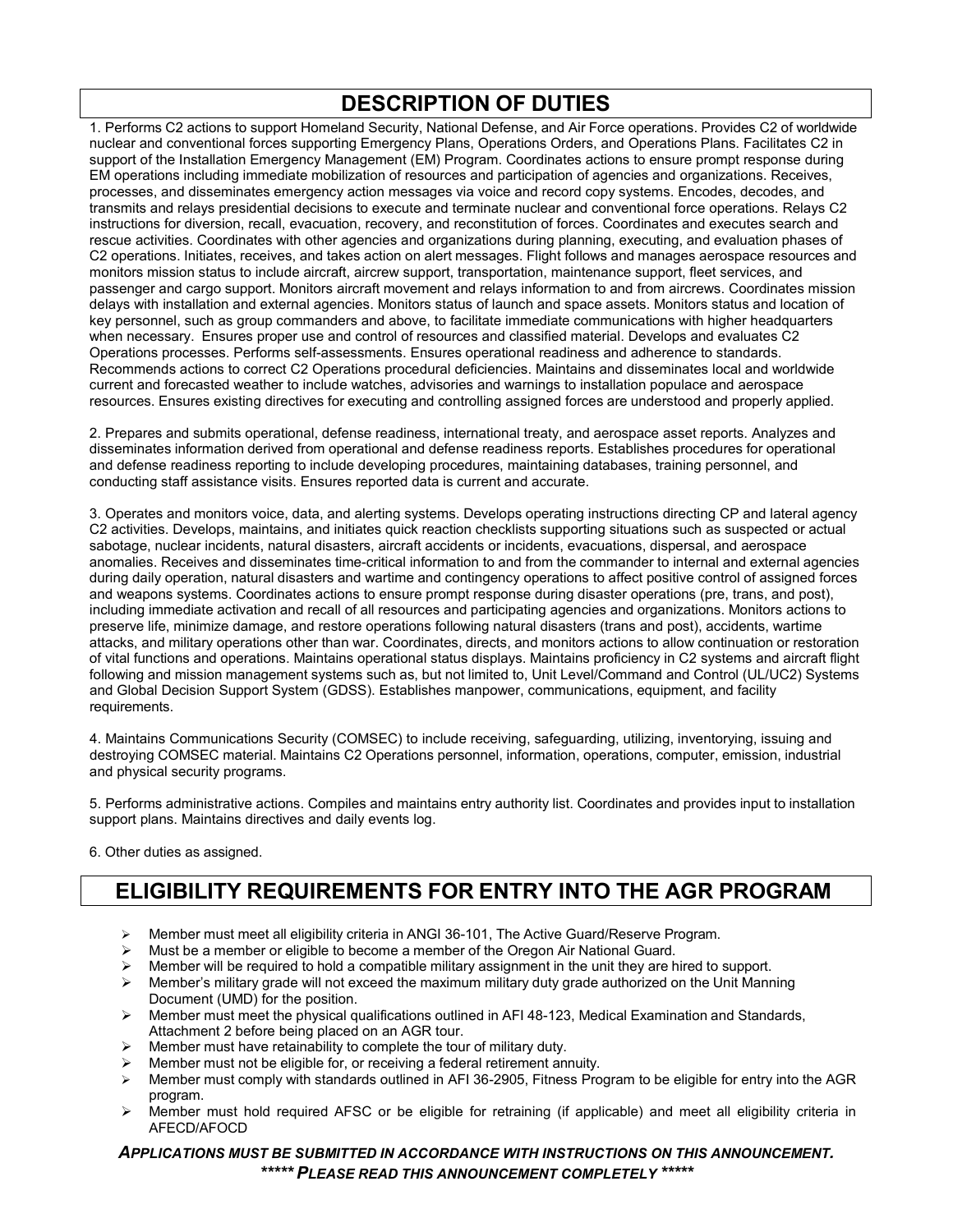## **ADDITIONAL INFORMATION**

- $\triangleright$  AGR members will participate with their unit of assignment during Regular Scheduled Drill (RSD).<br> $\triangleright$  AGR tour lengths in the State of Oregon are governed by Director of Staff Air
- $\triangleright$  AGR tour lengths in the State of Oregon are governed by Director of Staff Air<br> $\triangleright$  Initial AGR tours in Oregon will not exceed 3 vears: follow-on tours will be from
- Initial AGR tours in Oregon will not exceed 3 years; follow-on tours will be from 1 to 6 years, per ANGI 36-101 and ORANG force management policy
- $\triangleright$  In order to cross-train into this AFSC, you must meet the minimum requirements for this AFSC as listed in the Air Force Enlisted Classification Directory. If your ASVAB scores do not meet the minimum required IAW AFECD Attachment 4, contact your servicing MPF. You have the option to retake the test, however, your new scores prior to the announcement closing date.
- $\triangleright$  Selectee will be required to participate in the Direct Deposit Electronics Funds Transfer program.
- $\triangleright$  A law enforcement background check may be required prior to appointment to this position; by submitting a resume or application for this position, you authorize this agency to accomplish this background check.

## **APPLICATION INSTRUCTIONS**

### *APPLICATIONS MUST BE SUBMITTED FOLLOWING THE INSTRUCTIONS ON THIS ANNOUNCEMENT. \* \* \* \* \* \* \* \* \* \* \* \* \* INCOMPLETE APPLICATIONS WILL NOT BE PROCESSED \* \* \* \* \* \* \* \* \* \* \* \* \**

**WRITTEN EXPLANATION IS REQUIRED FOR ANY MISSING DOCUMENTS**

| Current AGR members and those who wish to become an AGR must submit the following:                                     |                                                                                                                                                                                                                                  |
|------------------------------------------------------------------------------------------------------------------------|----------------------------------------------------------------------------------------------------------------------------------------------------------------------------------------------------------------------------------|
| □                                                                                                                      | NGB Form 34-1, Application for Active Guard/Reserve (AGR) Position, Form Version Dated 11 November 2013                                                                                                                          |
|                                                                                                                        | Announcement number and position title must be annotated on the form<br>$\Omega$                                                                                                                                                 |
|                                                                                                                        | Download the current form version from;<br>$\Omega$                                                                                                                                                                              |
|                                                                                                                        | https://www.ngbpmc.ng.mil/Portals/27/forms/ngb%20forms/ngb34-1.pdf?ver=2018-09-28-105133-833                                                                                                                                     |
| □                                                                                                                      | Current Report of Individual Personnel (RIP). Documents must show your ASVAB scores.                                                                                                                                             |
|                                                                                                                        | RIP can be obtained from the virtual MPF (vMPF)<br>$\circ$                                                                                                                                                                       |
|                                                                                                                        | Select 'Record Review', and then 'Print/View All Pages'<br>$\circ$                                                                                                                                                               |
| $\Box$<br>$\Box$                                                                                                       | Copy of current passing Fitness Tracker report from the myFSS application: https://myfss.us.af.mil/USAFCommunity/s/<br>IF you are wishing to Cross-Train, an AF Form 422 within 5 years, validated within 12 months, is required |
| <b>ORANG - Air Technicians interested in converting to AGR status:</b>                                                 |                                                                                                                                                                                                                                  |
| ➤                                                                                                                      | Selection for the advertised position does not constitute acceptance into the AGR program.                                                                                                                                       |
| ⋗                                                                                                                      | Indicate in your email your intent to convert to an AGR, if selected.                                                                                                                                                            |
| ⋗                                                                                                                      | Once notification of a selection is made, the individual is required to submit a request to change status through their                                                                                                          |
|                                                                                                                        | current chain of command and forward to the Joint Forces Headquarters Office, AGR Section.                                                                                                                                       |
| ↘                                                                                                                      | The AGR Manager will evaluate the request against The Adjutant Generals state policy CPM-131, "Limitation on                                                                                                                     |
|                                                                                                                        | Change of Status between the Technician and AGR Career Programs", to ensure compliance.                                                                                                                                          |
|                                                                                                                        | http://www.142fw.ang.af.mil/Resources/Fact-Sheets/Display/Article/438152/air-national-guard-job-opportunities/                                                                                                                   |
| ➤                                                                                                                      | The Adjutant General is the final approving authority.                                                                                                                                                                           |
| <b>ORANG - Air Technicians wishing to remain in Air Technician status:</b>                                             |                                                                                                                                                                                                                                  |
| If you are a Technician applying to this PVA and choose to remain a Technician, you will need to submit the same above |                                                                                                                                                                                                                                  |
|                                                                                                                        | application documents AND a Résumé to the AGR mailbox.                                                                                                                                                                           |
| <b>READ THIS SECTION COMPLETELY!!</b>                                                                                  |                                                                                                                                                                                                                                  |
| IMPORTANT NOTES REGARDING COMPLETION AND SUBMISSION OF YOUR APPLICATION                                                |                                                                                                                                                                                                                                  |
| ➤                                                                                                                      | AGR Service in the Oregon Air National Guard is governed by applicable AFI, ANGI, Selective Retention Review                                                                                                                     |
|                                                                                                                        | Boards (SRRB) and Command Policy Memorandums (CPM)                                                                                                                                                                               |
| ⋗                                                                                                                      | Applicant must type or print in legible dark ink, <b>SIGN AND DATE</b> the application, or <b>DIGITALLY SIGN</b>                                                                                                                 |
| ⋗                                                                                                                      | ALL APPLICANTS Must FULLY complete SECTION IV - PERSONAL BACKGROUND QUESTIONNAIRE of the                                                                                                                                         |
|                                                                                                                        | NGB FORM 34-1                                                                                                                                                                                                                    |
| ⋗                                                                                                                      | Use SECTION V - CONTINUATION/REMARKS to fully explain any "YES" answers, (except 9, 10 & 17)                                                                                                                                     |
| ⋗                                                                                                                      | <b>FAILURE</b> to provide this documentation will result in the application not being processed                                                                                                                                  |
| ➤                                                                                                                      | E-Mail is the preferred method of application receipt                                                                                                                                                                            |
| ⋗                                                                                                                      | All documents must be consolidated into a single PDF, in the order listed above, with the announcement<br>number and last name as the file name (example: AF21-629 - Doe). Do NOT use the portfolio feature.                     |
|                                                                                                                        | Documents that cannot be combined due to digital signatures should be attached separately following the                                                                                                                          |
|                                                                                                                        | same naming convention ("AF21-629 - Doe - 1")                                                                                                                                                                                    |
|                                                                                                                        | Limit file size to less than 5MB                                                                                                                                                                                                 |
| ⋗<br>⋗                                                                                                                 | Applications mailed in government envelopes will not be accepted                                                                                                                                                                 |
| ⋗                                                                                                                      | When mailing your application it is recommended that you obtain a delivery confirmation receipt                                                                                                                                  |
| ⋗                                                                                                                      | Applications will be accepted until the announcement closing date                                                                                                                                                                |
|                                                                                                                        |                                                                                                                                                                                                                                  |
| APPLICATIONS MUST BE SUBMITTED IN ACCORDANCE WITH INSTRUCTIONS ON THIS ANNOUNCEMENT.                                   |                                                                                                                                                                                                                                  |
| ***** PLEASE READ THIS ANNOUNCEMENT COMPLETELY *****                                                                   |                                                                                                                                                                                                                                  |